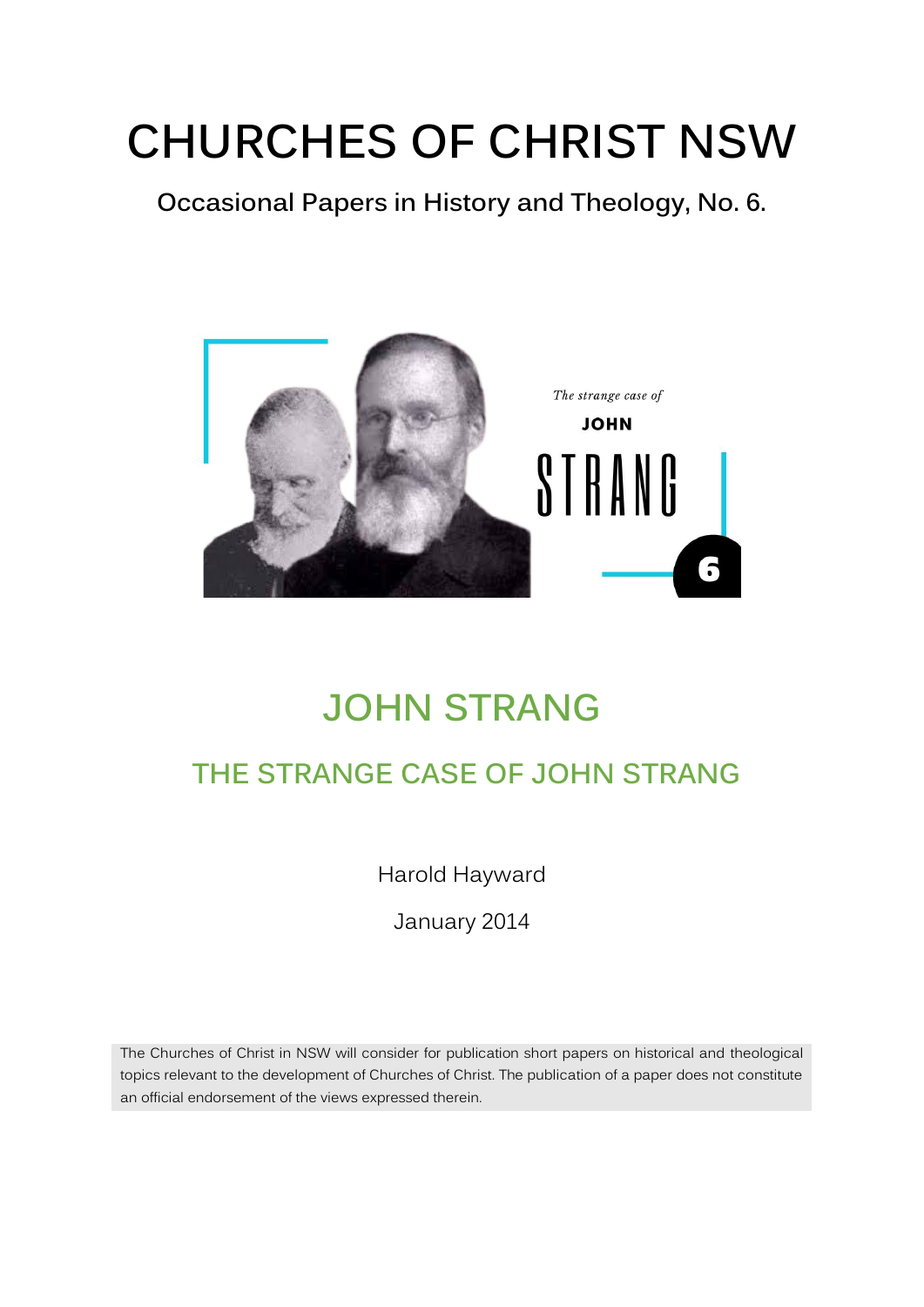## **John Strang (1843-1904)**

**John Strang was one of several British evangelists who came to Australia in the nineteenth century to assist in the establishment of churches. After short ministries in Britain, he accepted an appointment in 1874 to the remote township of Strathalbyn, in South Australia. Strang returned to England in 1876 but was sufficiently encouraged by what he saw in Australia to return in 1878. However, worn out by the relentless pace of short ministries, he sadly became disillusioned. This is his story.**

#### **Training**

In the second half of the 19<sup>th</sup> century, several British evangelists came to Australia and assisted in the formation and development of Churches of Christ. Among these was John Strang. Born in Linlithgow, Scotland 1843, Strang grew up as a member of the Free Church of Scotland, later joining the Baptist Church, then the Churches of Christ. Strang's move from the Baptist Church to Churches of Christ was likely a seamless one and may have been influenced by his association with T.H. Milner, as Strang had joined a ministerial training class led by T.H. Milner in 1863 under the auspices of the Scottish Churches of Christ Annual Meeting. On Milner's death in 1866, this scheme was combined with one conducted by David King in Birmingham and Strang transferred to it. He spent three years under the tutelage of Milner, and one year with King.

At the time, associated Churches of Christ in Britain were going through a process of internal debate about the nature of theological college-based training, and about the nature of ministry itself. The need for trained clergy was increasingly recognized, but there was some opposition to the idea of a centralised theological college. Moreover, the prevailing view on ministry was that it should be based around evangelists who stayed with a church for a brief time, and then moved on. Local churches remained under the control of lay elders. *Image: John Strang*

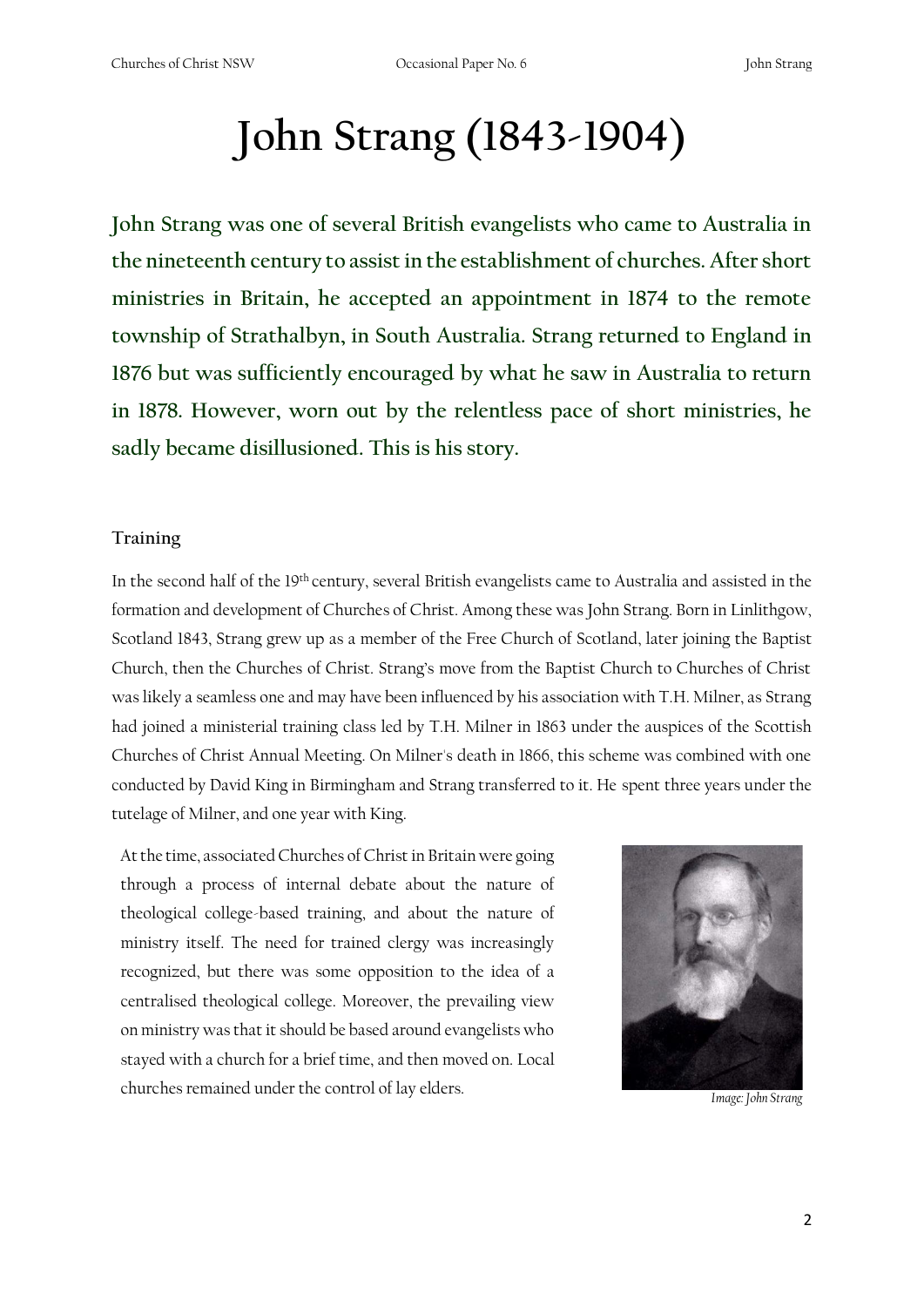This appeared to many as the rightful apostolic model. The training institutes established by Milner and King were an accommodation to these ideas. Trainees went through a kind of internship: combining teaching by a prominent leader and ministry experience via attachment to a local congregation. Whilst attached to King, Strang was engaged as an evangelist to work among the Birmingham and district churches. Watters noted that only men of talent completed the full program, whilst lesser talents returned to local churches "to render improved service"<sup>1</sup>. In light of this, Strang was probably recognised as having 'good ministerial potential.'

#### **The Influence of Milner and King**

Thomas Hugh Milner was an interesting character. Born in 1825, he was baptised at the Bristo Scotch Baptist church, Edinburgh in 1842.<sup>2</sup> The Scotch Baptists differed from the more Calvinistic (I.e., predestinationist) English Baptists, espousing some ideals cherished by Restoration Movement<sup>3</sup> churches, including the centrality of the Lord's Supper and the desire to base faith and practice on the New Testament. It is likely Strang was initially numbered with the Scotch Baptists, hence the relative seamlessness of his transition to Churches of Christ. Milner then broke with the Scotch Baptists, and along with his followers formed an independent congregation which later linked up with Churches of Christ. With Milner came a new journal, *The Christian Advocate* (1857)<sup>4</sup>. Through this, and his preaching, Milner became very influential.





*Image: T.H. Milner, mentor to John Strang, visited Australia in 1862 (Source: Maston p. 154)*

*Image: David King, editor in British Churches of Christ. (The Stone-Campbell Movement: A Global History, p.98)*

David King, along with Milner, was one of the most influential churchmen of the period. King took over the editorship of the *British Millennial Harbinger* in 1861. According to Thompson, under its previous editor, Wallis, the *Harbinger* had been "almost single-handedly responsible for ensuring the continued propagation of Alexander Campbell's writings". King gave the *Harbinger* a more British slant aiming to "reproduce the thoughts of Brethren here."<sup>5</sup>

For the next decade or so, the *Harbinger* with its British focus was the main source of information for fledgling Churches of Christ in Australia. It was through this publication that the writings of the Campbells became known in Australia.<sup>6</sup> The decade of 1855-1865 was one of growth in Churches of Christ in Britain (particularly in Scotland through accessions from the Scotch Baptists) and the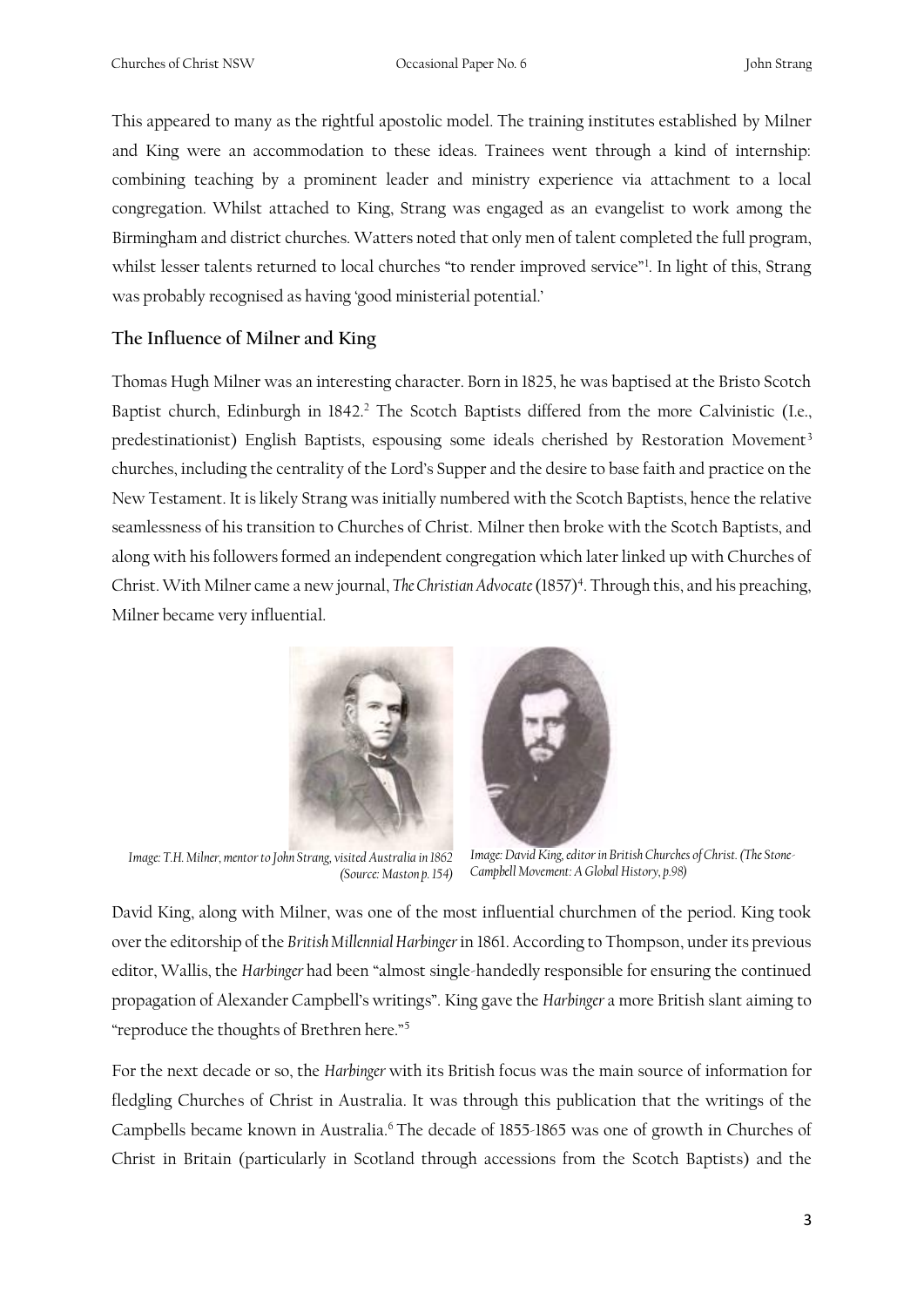development of its associational institutions. Strang was trained against the background of these debates and the early optimism about church growth. His association with King left a great impression on him and may have influenced the later directions his ministry took.

In a letter to King, Strang wrote:

Your kind and encouraging bearing towards me when a student, your generous hospitality, and the progress I was able to make in fitness for the Master's service, under your instruction, or supervision, have laid in me a debt of gratitude, which I may have failed in any adequate degree of knowledge but which I have never ceased to feel. Ever since that memorable September 24th, 1866, your life and work have led me to regard you as, as presenting for my imitation, the purest and greatest human examples...<sup>7</sup>.

Between 1867 and 1874, Strang had ministries at Newcastle-on-Tyne, Carlisle, Liverpool (two years) and Glasgow (three years).

#### **Early Ministry in Australia**

In 1874, Strang came to Australia, following the path of several notable British evangelists, including: Matthew Wood Green, Samuel Halstaff Coles, William Hindle, George Greenwell, and Joseph Pittman. The influence of the British itinerant preachers on Churches of Christ in Australia was incalculable. The British connection was a natural one with some early members having been members of British churches. T.H. Milner himself briefly visited Australia in 1862, and it may be that Milner's favourable account of this visit inspired Strang to also come to Australia.

Strang's first appointment was to the church at Strathalbyn, South Australia. A warm welcome partially compensated him for damage to his library during a rough sea crossing. *The Australian Christian Pioneer* reports his arrival as follows:

On Tuesday evening 22nd.inst. [September 1874] tea and public meetings were held here to welcome Bro. John Strang, evangelist, from Glasgow to his new field of labour in Strathalbyn and surrounding districts. About 200 sat down for tea, in the new chapel, which was tastefully decorated for the occasion… The chairman, [T. Magarey] said he could not but look upon Strang's coming as but a providential answer to their prayers. He had heard of Strang for years; and Bro. Gore who had met him in England had always spoken of him with great respect.<sup>8</sup>

Despite this grand start, Strathalbyn would not have been an easy ministry, having been without an evangelist for several years. Strathalbyn was a developing country area approximately 100 kms southeast of Adelaide. During Strang's time, it was linked in a circuit with the churches at Point Sturt and Milang. It was thus a widely spread community.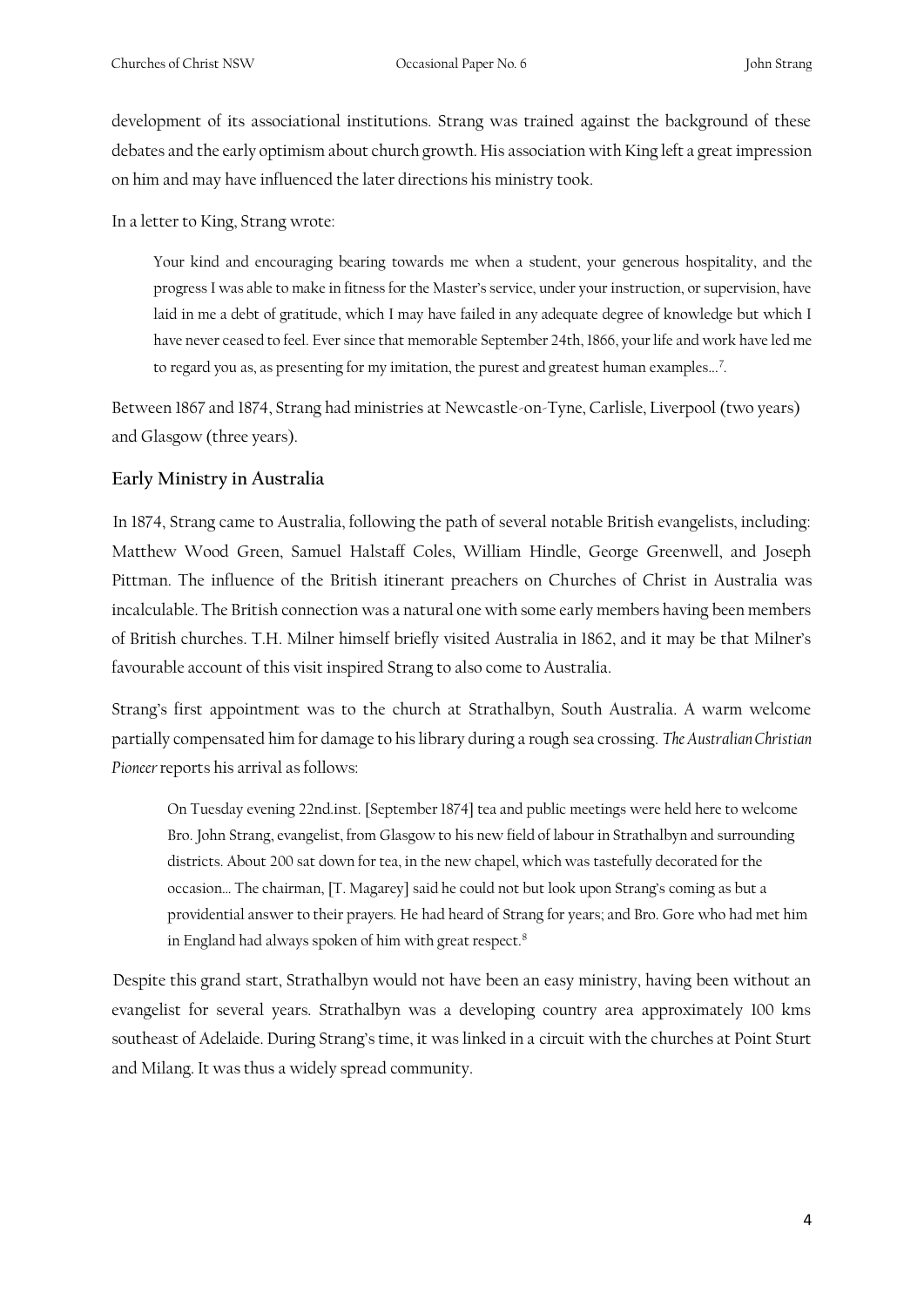

*Image: A view of Strathalbyn c.1869 with the recently opened St.Andrew's Presbyterian Church (Source: National Library of Australia)*

Strang visited and preached at other churches in South Australia. On 29 March 1875, he attended a meeting at the Grote Street church and participated in the decision to set up the *Evangelistic Union of Churches of Christ* in South Australia. The object was to mobilise the resources of the stronger churches to help weaker "languishing country churches."<sup>9</sup> This was one of the first entirely cooperative efforts in South Australia,<sup>10</sup> mirroring cooperative efforts emerging in Britain. The development of such enterprises in Australia distinguished Churches of Christ in Australia from the movement in the USA, which initially eschewed associations which appeared "denominational."

Strang returned to England in 1876 after spending a little time Melbourne, where he had had the opportunity of visiting the churches at Hotham (North Melbourne) and Castlemaine. In a letter to the *Ecclesiastical Observer,<sup>11</sup>* Strang wrote with some enthusiasm about improvements to his health and the "... good work being done in the colonies". Nevertheless, he sounded a few warnings. He expressed concern that a heavy emphasis on "additions" was leading to an "over sensationalism in preaching" and a failure to enunciate "first principles." Ominously, in the light of subsequent developments in his career, Strang observed:

Moreover, this feverish desire for additions too often leads churches to estimate the value of the evangelist by the number of baptisms reported, than which nothing could be more false and misleading.<sup>12</sup>

The problem identified by Strang continued into the 20<sup>th</sup> century. It is a hazard of local church autonomy in evangelical churches. Its corollary is that ambitious preachers might seek ministries in situations where they are likely to be successful in "adding numbers" rather than going into ministry situations where they were most needed.

#### **Return to England**

Back in England, Strang linked to the Midlands division of Churches of Christ based on Leicester. Between 1876 and 1878 he had ministries in thirteen churches. This was not inconsistent with the role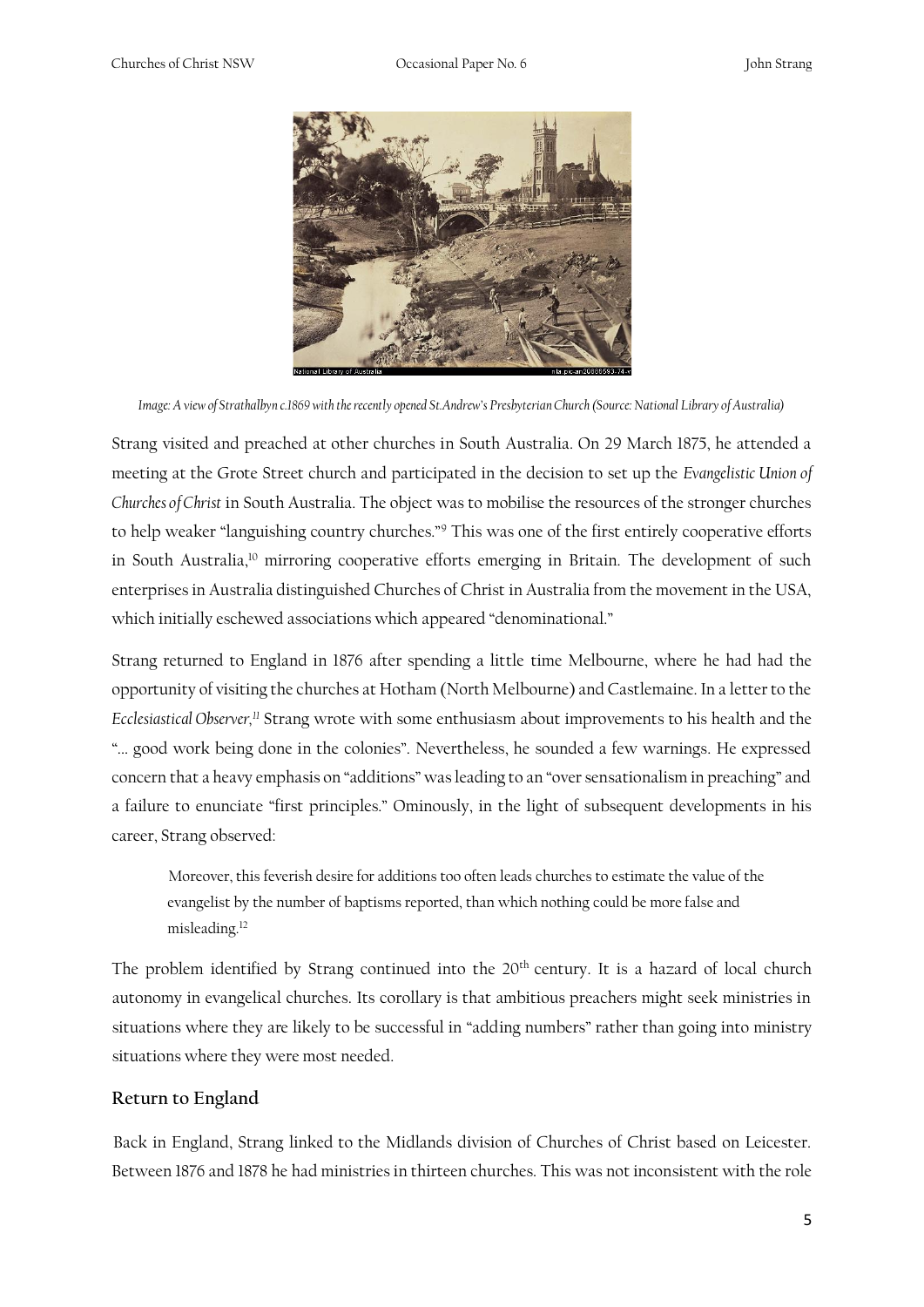of evangelist as currently perceived, but it was a punishing program for man a man of indifferent health. It is perhaps not surprising that he sought to return to Australia. Nonetheless, during this time in England, he married Janet Haldane. Her family background is unknown, but she may have been related to brothers Robert (1764–1842) and James Haldane (1768–1851). The Haldane family became leaders of a large independent congregation, and their theology greatly influenced the young Alexander Campbell in Glasgow. It is noted that Strang's mentor, Thomas Milner, had once been a member of a "Haldane/Baptist" congregation in Edinburgh which joined Churches of Christ.<sup>13</sup>

#### **Strang in Sydney**

John Strang and his wife, Janet, moved to Sydney in April 1878, entering ministry at the Sydney (Elizabeth Street) church. Not long after their arrival, Strang attended a lecture given by the Rev. James Jefferis LLB<sup>14</sup>in the Protestant Hall in nearby Castlereagh Street. Strang was impressed by the lecture, which was later published in the magazine of the YMCA under whose auspices it had been given, and was prompted to write to the *Australian Christian Pioneer* (one of several colonial journals of Churches of Christ in Australia), giving an account of the lecture and his reaction to it. Strang's letter contained a long extract from Jefferis's lecture which opened with the following words:

If I were asked to give the chief causes of the present alienation of the workers from modern Christendom, I would be inclined to attribute to defective modes of worship, to wrong methods of teaching, and above all to a want of genuine spirit of brotherhood which ought to be found in the Christian Church in a higher degree than anywhere on earth.<sup>15</sup>

By way of elaboration, Jefferis argued that the wearing of vestments, the use of ecclesiastical trappings, theatrical posturings and the like were alien to ordinary people. In the "free" churches, there was tendency for them to degenerate into "one-man shows" where ministers became the sole mouthpiece of the congregation and preaching was often an elaboration of what the Scripture said more succinctly. There was a failure to educate and develop the talents of the whole congregation and equip it to deal with problems of the modern world. Jefferis' warnings about defective modes of worship, wrong methods of teaching and the want of a genuine spirit of brotherhood would resonate with many in Churches of Christ today.

Certainly, Strang was extremely impressed. Much of Jefferis's lecture fitted well with his Restoration Movement aspirations (particularly a belief in the "priesthood of all believers") but Strang deplored the fact that Churches of Christ were not actually practising their claimed ideals. "We have not risen, as a brotherhood, to a true appreciation of our distinctive principles," he wrote, "as a consequence, these they have often been unworthily represented." His view was that reading and reflection among members should be strongly encouraged to enable members to better address life's problems (rather than rely on a ministerial mouthpiece), and that the talents and "gifts" of all should be utilised in the furtherance of the gospel [citing 1 Cor.14]. Strang spent five years at the Sydney Church (April 1978 –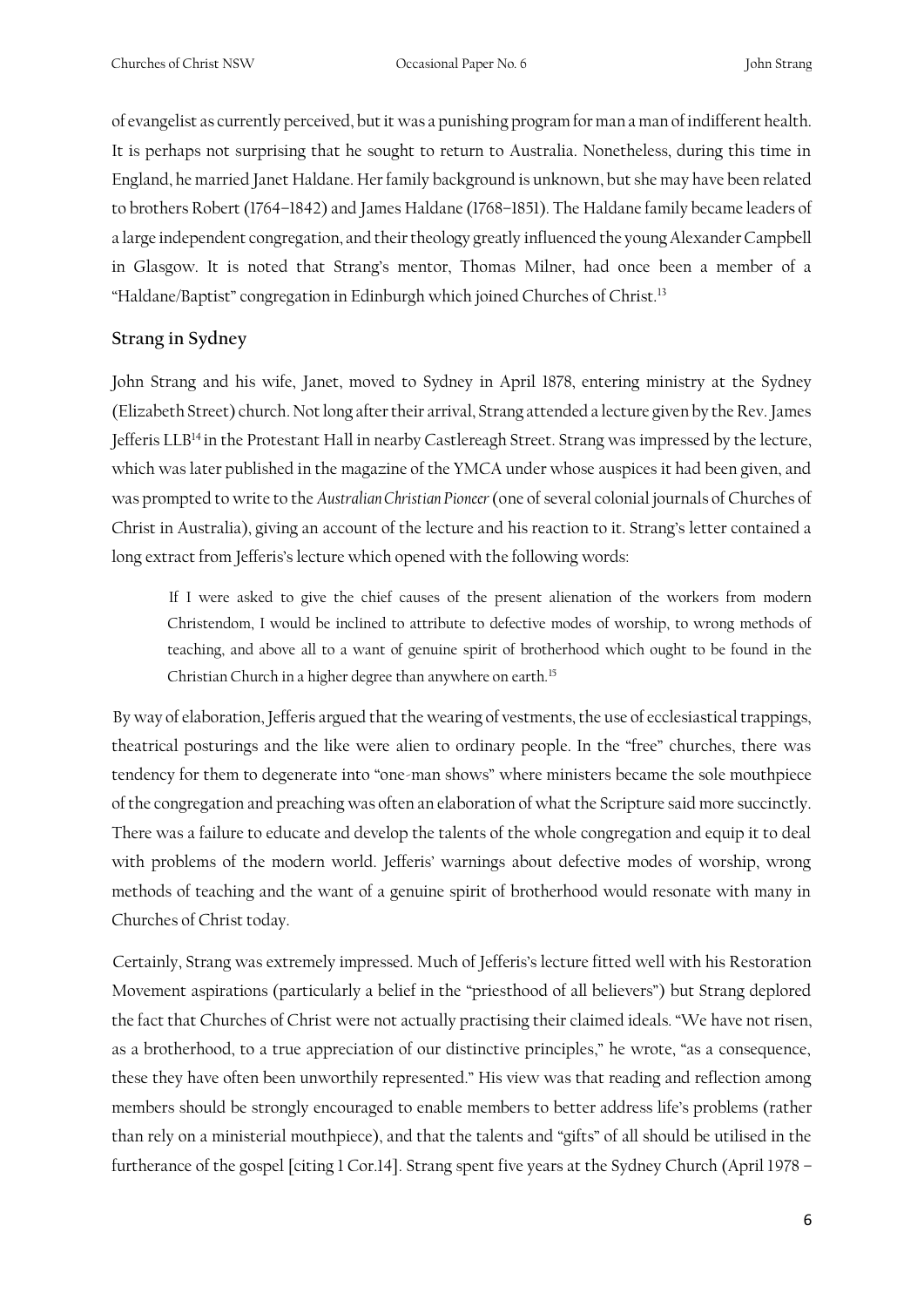May 1883), the longest ministry of his career in Churches of Christ. This interlude gave him the opportunity to serve as a pastor and a teacher, ministries which were closest to his heart.

#### **"Never far away when the brethren were busy"**

An account by John Lockley Jnr. of a working bee at the Sydney church provides a quaint insight into Strang as a pastor. It seems that during in the 1870's the Sydney church decided to stop using fermented wine in their weekly communion services. The problem was where to find supplies of fresh grape juice. A source of grapes was located at Fairfield and every year, a working bee was held in the Elizabeth Street chapel to squash the grapes, boil the mix, strain off the pith and seed, and bottle sufficient extract to last for the ensuing year. This work was largely done by the women of the church. In his account of the annual "Day of the Winemaking," Lockley recalls the main participants:

Few men came to the winemaking … Mrs. Strang and her Maggie would come after the Haleys [previous minister and his wife] went to New Zealand. And I think old John Strang came along during the afternoon and had a look at things through his glasses. He was never far away when the brethren were busy.<sup>16</sup>

It was hardly fair to call John Strang "old" at that stage - he was barely forty years of age - but with greying hair, glasses perched on the end of his nose and a rather studious disposition, he might have appeared that way to the young Lockley.



*Image: The original meeting house of Sydney Church of Christ in Elizabeth Street<sup>i</sup>*

For all his pastoral interests, Strang continued to "do the work of an evangelist". The surviving records of the Sydney church reveal many baptisms during the five years he was at there. Henry Exley passing through Sydney around 1880, commented:

Sydney is not an easy field … but the church has the good providence of having for its evangelist John Strang … a man loved and esteemed by all who knew him.<sup>17</sup>

Strang's time in Sydney was arguably the most enjoyable of his ministry with Churches of Christ, providing an opportunity to raise his young family in a settled situation. One of his last acts before leaving Sydney was to perform the wedding of Marcus Clark and Pattie Day at the old Newtown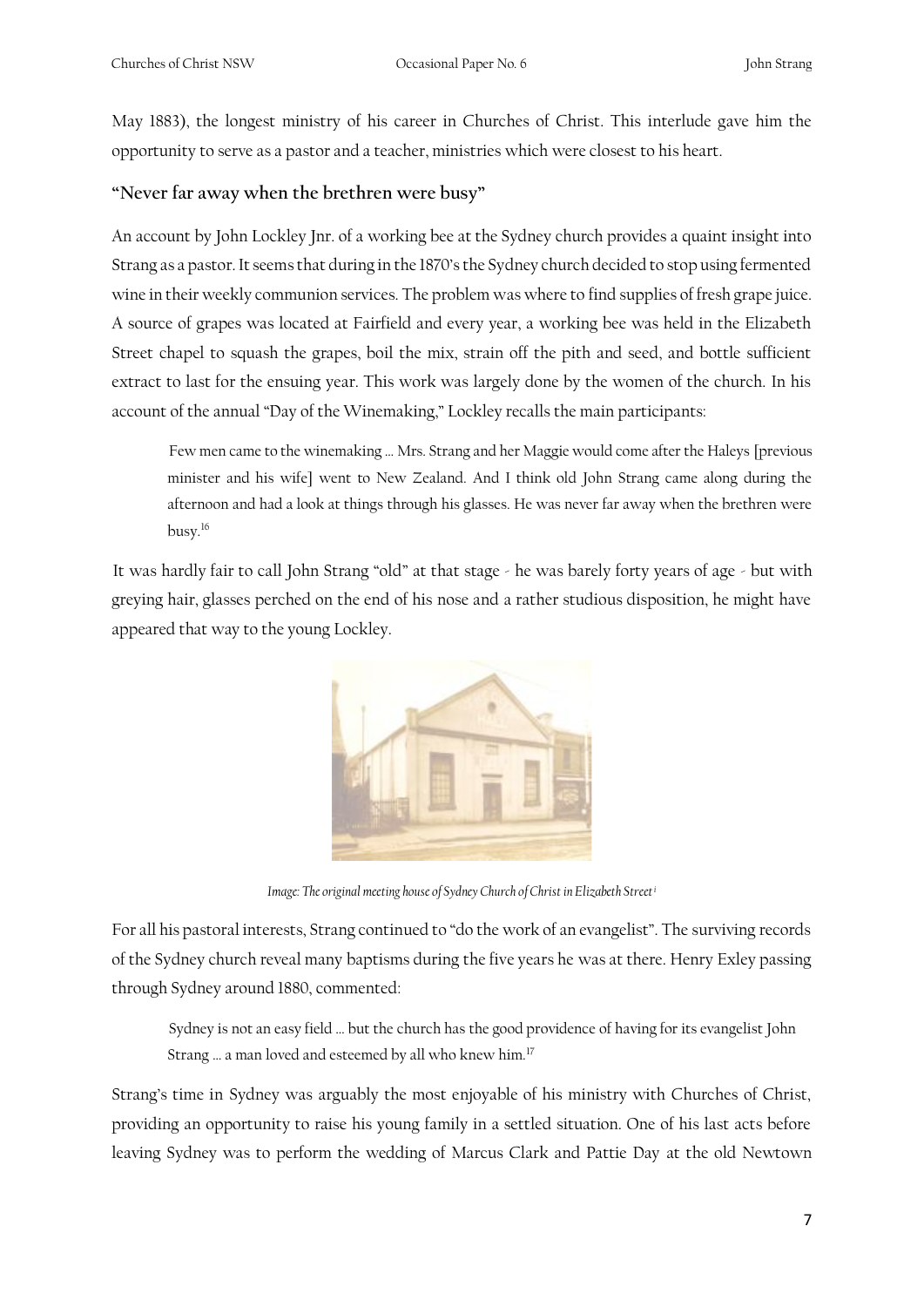Chapel. Marcus Clark subsequently headed one of Sydney's largest retailing chains.ii The Newtown Chapel was sold in 1884 and the church relocated to Enmore.

#### **Leadership Roles in Melbourne**

In June 1883, Strang moved to Cheltenham church in Victoria. He was the Conference essayist in 1884 when he addressed the subject of "the Fundamental Plea of the Disciples" [of Christ]. The Conference essay was intended to be a "state of the movement" discussion. In June 1885, he moved to the inner-city church of Lygon Street, following eminent preachers such as J.J. Haley and G.B. Moysey. Lygon Street, one of the "mother churches" in Victoria, was still basking in the afterglow of the glory years of H.S. Earl when every Sunday night brought forward many "decisions for Christ". In 1887, Strang was elected as President of the Victorian Conference which was held at the Swanston Street chapel that year. He served again as President in 1888, the Conference being held in the nearby Lygon Street Chapel. The office of Conference President was regarded as the highest representational office in the state.

#### **Back to Being a Field Evangelist**

In 1888, Strang returned to being a field evangelist under the auspices of the Victorian Home Missions Department. He continued in that capacity through 1888 to 1892. During that time, he served churches at Bairnsdale, Wimmera, South Melbourne, Wedderburn, Traralgon, Surrey Hills and in Corowa, NSW. How he managed to cope with the constant moving, the stress of outreach preaching, and the demanding (and sometimes unrealistic) requirements of local churches can only be imagined. However, he found time to deliver the Conference sermon in 1890 on the subject of "The Law of Development as Seen in the Kingdom of God". At that Conference, five churches were admitted to Conference, including one in the NSW border town of Corowa.

#### **Events at Corowa, NSW**

Corowa Church of Christ resulted from the decisions by two residents to seek baptism (immersion). This followed an intensive study of scripture. There being no immersionist communion locally, the two men decided to travel to Melbourne to be baptized. There was no indication that they had any previous background in Churches of Christ. The story, related somewhat triumphantly in the *Jubilee Pictorial History*<sup>18</sup> was that when one of the men fell sick and was unable to make the journey, they communicated with F. Illingworth, a leading Churches of Christ layman, in Melbourne. Illingworth arranged for W.D. Little (a Home Missions evangelist) to go to Corowa to receive the duo's confession of faith and to baptize them. They were baptised in the Murray River on 31 March 1889. Immediately afterwards, the Lord's Table was set up in an unused store belonging to Charles Johnson, one of the new converts. Little stayed for a short time in Corowa, and it seems that the numbers grew. In 1890, the new church felt sufficiently confident to apply to the Associated Churches of Christ in Victoria for admission to their Conference.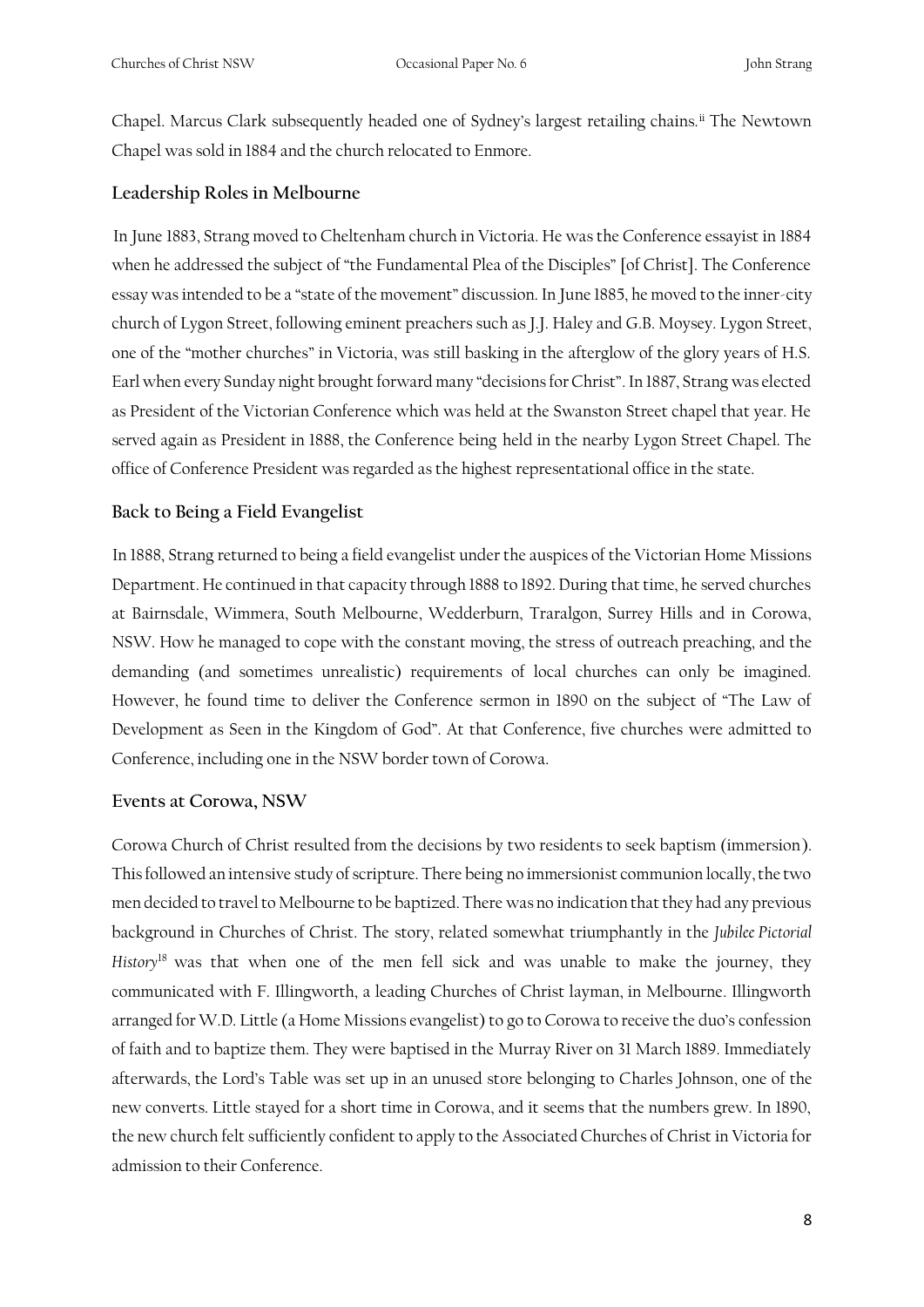

*Image: Christian Tabernacle Corowa NSW (photo: Maston, 1903 p332)*

John Strang was appointed as a Home Mission evangelist to the church in 1891. His licence to perform marriages was gazetted in NSW in September that year.<sup>19</sup> Charles Johnson subsequently lent money for the purchase of land and the erection of a meeting place (the Christian Tabernacle – see photo). Later, the church linked to the Associated Churches of Christ in NSW, the authority to which Corowa properly belonged. But this was after Strang's time there. For Strang, his time at Corowa became the catalyst for some long-standing concerns.

#### **Petition to the Presbyterian Church of Australia**

In March 1892, Strang applied to the Presbytery of Wagga Wagga for admission as a Minister of the Presbyterian Church of Australia. In support of his petition, Strang supplied references and documents from the following:

- 1. The deacons of the Christian Chapel, Elizabeth Street, Sydney.
- 2. Cheltenham Victoria Church of Christ.
- 3. Officers of Lygon Street, Carlton, Church of Christ.
- 4. Home Missions Committee of the Churches of Christ in Victoria.

The Wagga Wagga Presbytery resolved to recommend Strang's petition to the General Assembly with request that the General Extension Committee provide employment for Mr. Strang until the decision of the Assembly was known. Strang resigned from his ministry at Corowa and was sent to the Presbyterian Church at Woodburn on the Richmond River in northern NSW. This parish covered a fairly large geographical area and was in a rundown condition. His petition was presented at the General Assembly twelve months later with an enthusiastic endorsement of the Woodburn elders and 164 members and adherents. The General Assembly accepted the petition, exempting Strang from serving the usual (three months) probationary period on the grounds that he had seen serving for nearly twelve months with the (Presbyterian) Church Extension Committee.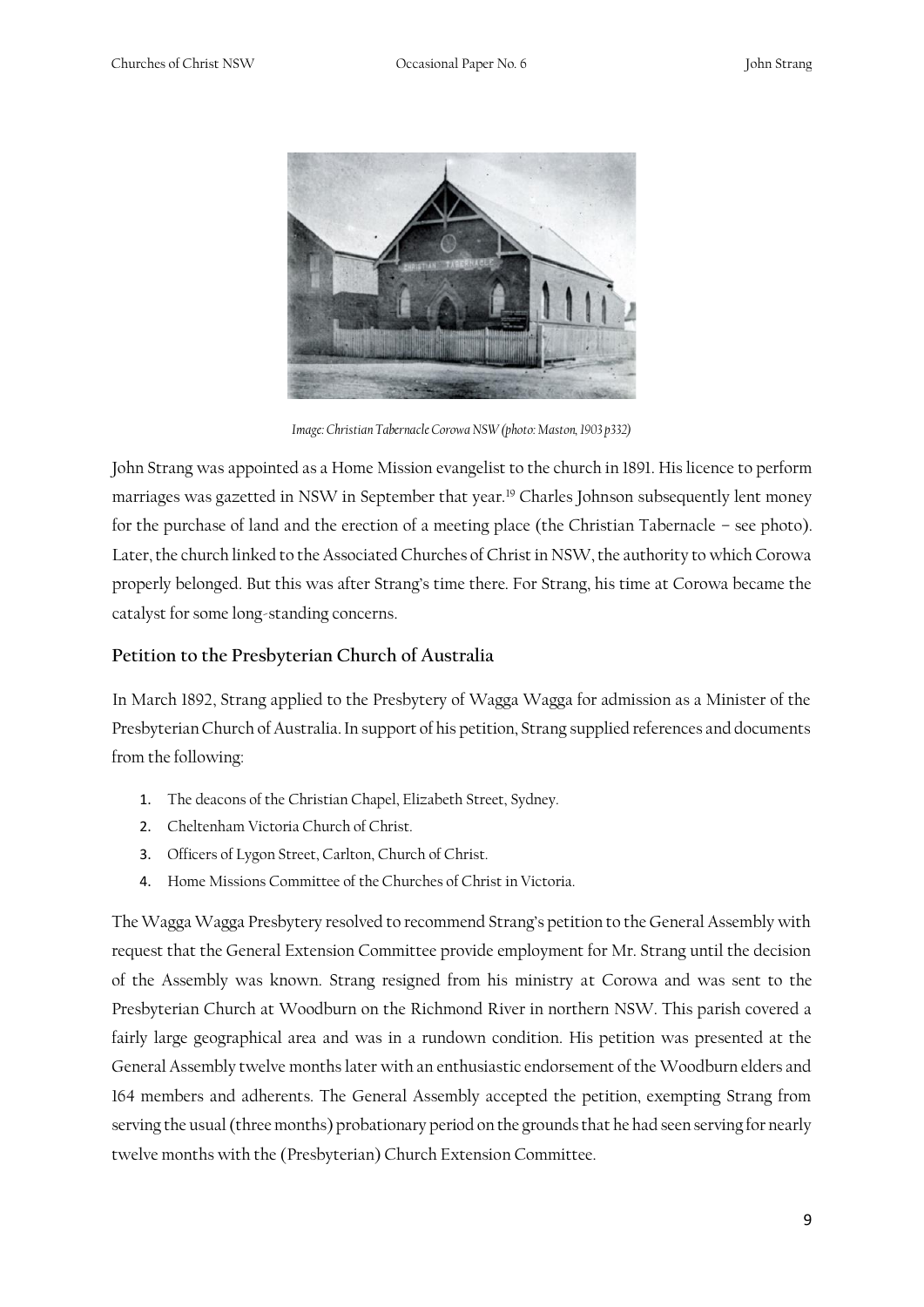#### **Why the Change?**

Strang was trained in the heartland of Churches of Christ in England and Scotland and had served two terms as the President of the largest Conference authority of Churches of Christ in Australia. Based on his editorial work in *The Australian Christian Standard* and his addresses to Conferences and local churches, there can be no doubt about his commitment to the so-called Restoration Movement. So, what prompted this change so late in his vocation?

For much of his ministry, he had served in pioneering roles in churches which were in crisis, where local support systems were inadequate, and fundamental Christian education had not occurred. Teaching in rented halls, baptizing in town waterholes, and ministering to start up churches might have seemed apostolic - very Pauline - but it was hard work, and would have been particularly difficult for his wife, Janet and their daughter, Margaret Heather Strang.iii There was no bishop, no "pastor to pastor" and often, no nearby colleagues to whom he could talk, and Strang was a gentle soul, and not very robust in health. Ministerial burnout was not recognised as a professional hazard for ministers until the mid-20th century. Strang had been in 20 demanding ministry situations – apart from casual preaching – in as many years. It was also clear that he was beginning to have serious concerns about some the directions and emphases he could see within Churches of Christ.

In his petition to the Wagga Wagga Presbytery, Strang offered the following explanation for his decision to apply to enter the Presbyterian ministry:

Work among the associated Churches is I regret to say, narrowing down to a sort of baptismal crusade, with the result that too often the people are converted to baptism rather than Christ. With me, the tendency has been to magnify the Saviour more and more as the sinner's only hope. And from rigid views about that, I have come around to the belief that infant baptism rests on a scriptural basis and is adapted to a means of grace both to parents and children.<sup>20</sup>

There are echoes here of comments he had made previously about Churches of Christ in Australia. "Magnifying the Saviour" is fully consistent with baptism into Christ, of course, and Strang would have recognised this. However, no Churches of Christ historian today would deny there was an element of rigidity in the way the message of salvation was sometimes presented, with immersion stressed as a point of exclusion, rather than faith in Christ as a point of inclusion. The situation at Corowa, where baptism (immersion) stood as the very rationale for the new church's existence would not have helped. Baptismal regeneration has never officially been advocated by Churches of Christ: whilst the Churches of Christ today would still insist on the immersion of believers as the normative form of baptism, they would not deny the claims of others who professed their faith in Jesus as Lord and lived according to their profession. Essentially a movement for Christian unity, "Christians only, but not only Christians," has been a dogma within the Restoration Movement since its beginnings.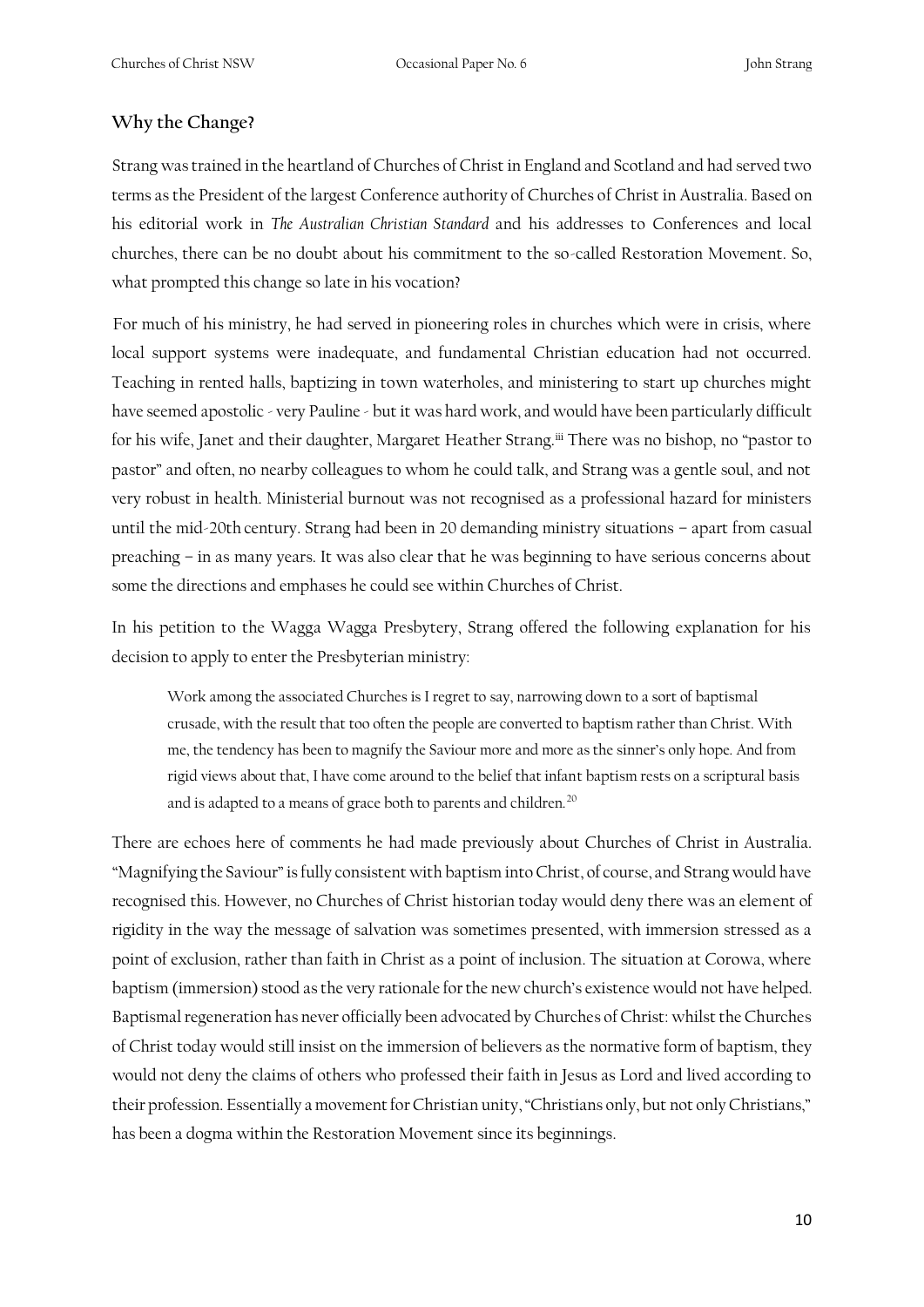

*Image: Reverend John Strang (Courtesy of Lightfoot, Ferguson Memorial Library. Source unknown)*

#### **Later Career**

Strang settled in quickly to the more ordered conditions of a Presbyterian pastorate. In support of his petition to the General Assembly, the Woodburn congregation submitted the following:

The Rev. John Strang has now laboured in our midst for the past ten months with great acceptance; that he found the charge greatly disorganised and disheartened, but that through his energy, zeal and Christian tact he gathered the people around him again and has given us hope that that the cause at Woodburn has now entered upon a more healthy course; that his personal qualities have called forth our esteem and love for him as a minster of the gospel.<sup>21</sup>

Woodburn offered him a pastoral situation in which he could flourish. He continued in this parish until 1902 when it was decided to divide it. Strang opted to go to the new parish formed around Casino. There he seems to have been taken to heart by the townspeople. Unfortunately, Strang died about two years after the change (May 1904). He was only 63 years of age, leaving behind his wife Janet and their married daughter, Margaret Heather Wilson,<sup>iv</sup> and her husband, Andrew Fitzstephen Wilson. An obituary advice on Strang prepared by the General Purposes Committee for the General Assembly recorded the following:

According to the uniform testimony of those who knew him, he was man of singularly quiet and peaceable disposition. He was a simple minded and modest man. He loved his people and loved his work among them. He was a faithful and able preacher, an affectionate pastor, full of concern for the spiritual interests of his people and doing his best to guard them evil and to guide them in the way of life. They venerated and loved him for his kindly and generous spirit and the beautiful consistency of his Christian character.

The *Richmond River Times* of 20 May 1904 recorded similar sentiments, referring also to the esteem with which he was held by all the community, and the high regard in which he was held by the ministers and members of all churches. *The Times* went on to describe Strang's funeral procession – led by the town band playing the "The Dead March in Saul" - followed by family members and a large range of officials, dignitaries and representatives, and about 60 vehicles and 50 horsemen. This was a magnificent response from a relatively small town, and an eloquent testimony to the esteem with which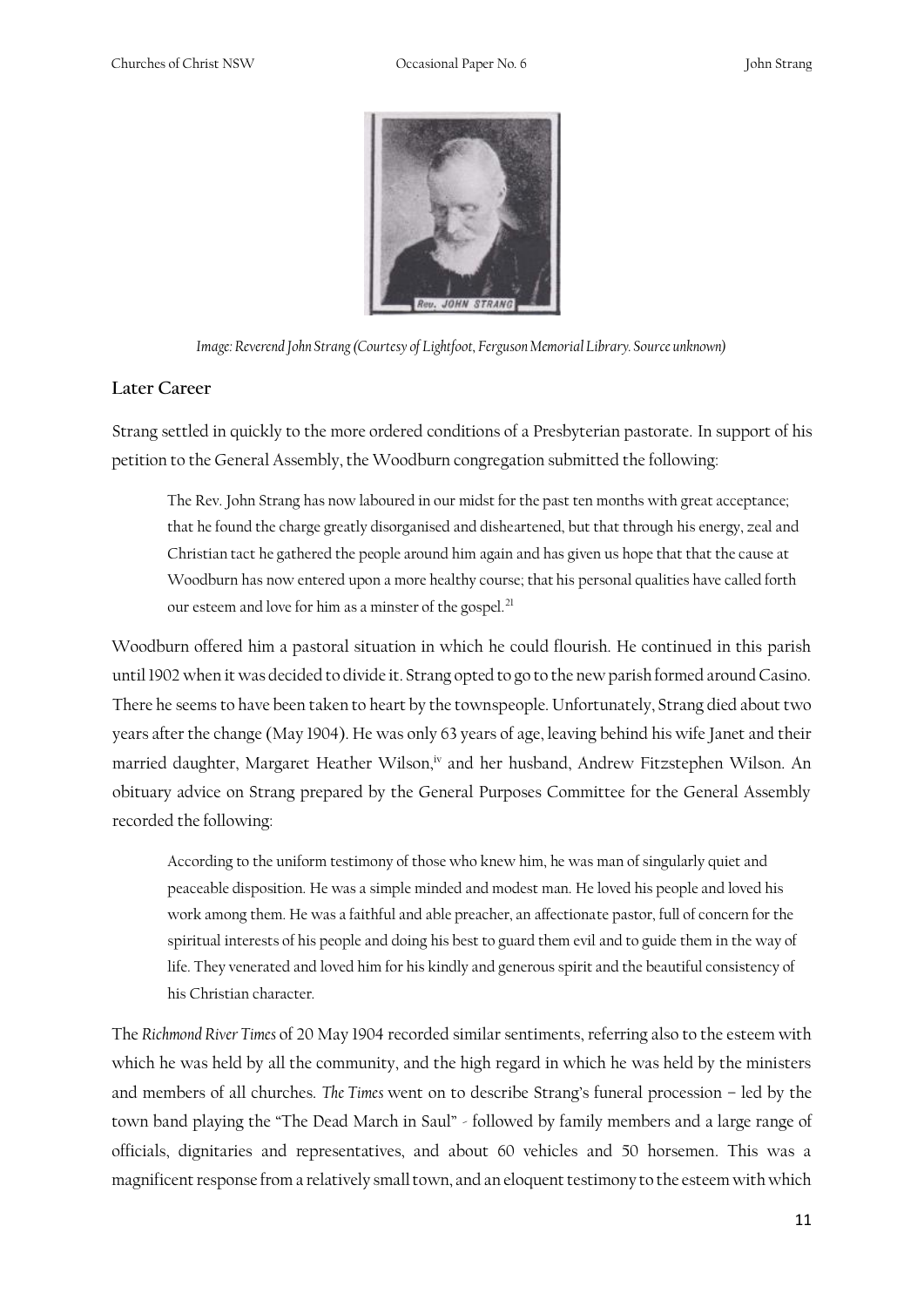he was felt. Yet, one wonders what the "simple and modest" Strang might have made of it all? Strang had come a long way from his early beginnings in Scotland. Arguably, the loss to Churches of Christ was the gain of the Presbyterian Church. But the ultimate winner was the Kingdom of God. *"Well done thou and good and faithful servant."* (Matt. 25:21)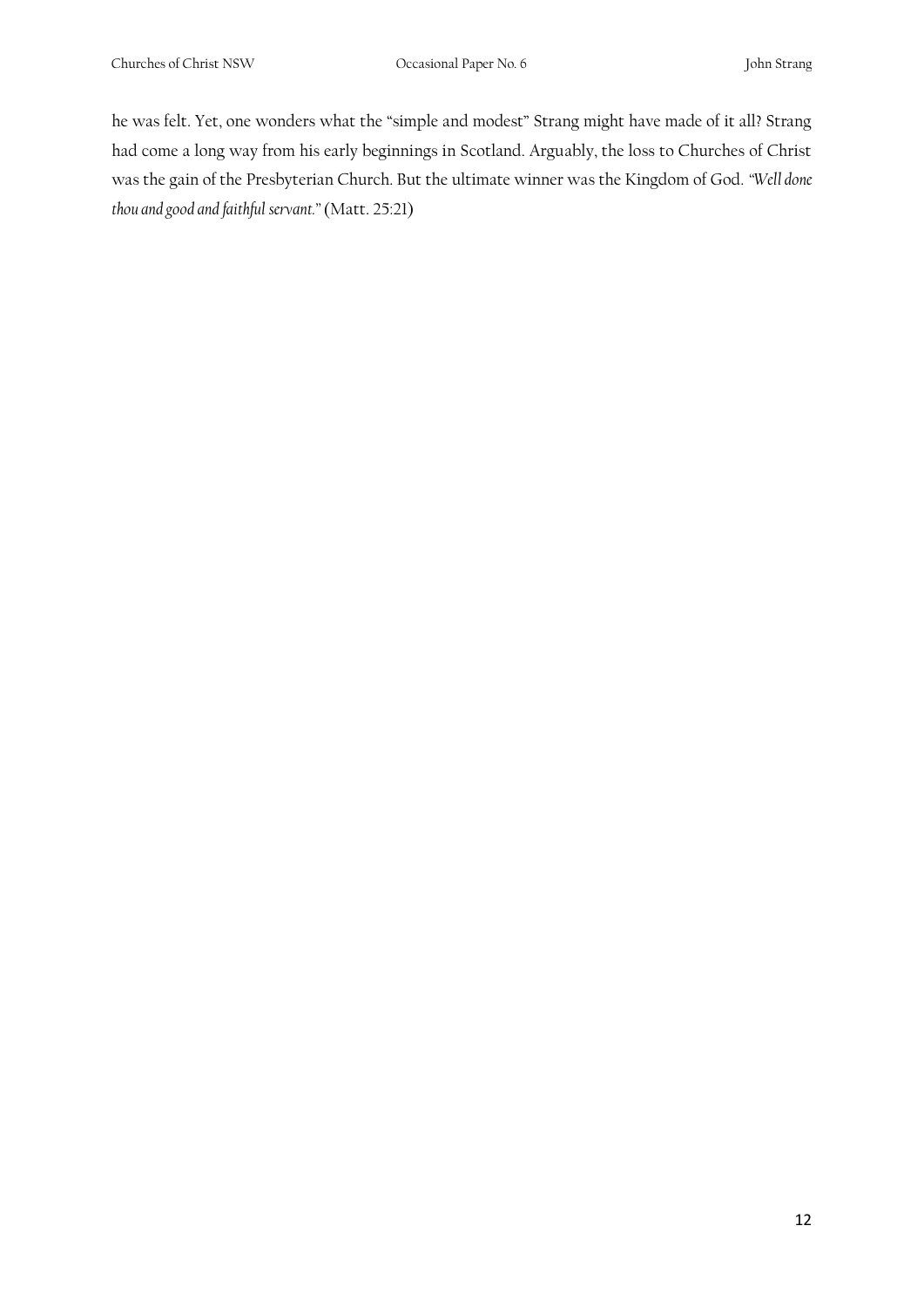### **REFERENCES**

<sup>1</sup>Watters. Ch. 4.

<sup>2</sup>Thompson, p.51.

<sup>3</sup> The name at one time given to the confluence groups aiming to restore the unity of church based on the (rather simplified) view they believed was reflected in the Testament. The term has been used occasionally in this monograph to avoid clumsy repetition of "Churches of Christ."

<sup>4</sup>Thompson, p51.

<sup>5</sup>*Ibid* p 56.

<sup>6</sup>When Eliza Davies arrived at the Newtown church in 1857/8 bearing a letter of introduction from Alexander Campbell the members knew little about him. The little church's main source of information had been the spasmodic arrival of copies of the *British Millennial Harbinger.*

<sup>7</sup>Collin (page unknown).

<sup>8</sup>Chapman, Vol. ll p.303.

<sup>9</sup> Maston, p.69.

<sup>10</sup>There had been other limited cooperative efforts–see Maston, p69.

<sup>11</sup>The new title David King had given to the *British Millennial Harbinger* in 1871.King was never particularly comfortable with the implications of the name *Millennial Harbinger* – see Watters. p80 12 Chapman, p.303.

<sup>13</sup>Williams, D. Newell et al., p.96.

<sup>14</sup> Jefferis was the progressive and influential minister of the nearby Pitt Street Congregational (now, Uniting Church). See entry in the *Australian Dictionary of Biography* - http:adb.abu/biography/Jefferis-james-3853. 15 Quoted in "A Homily on a Text not Inspired" Australian *Christian Pioneer* 1878 in Chapman p.318 -319 16 Lockley, John *Memories* "Christian Messenger", 21/4/1926. Lockley later became President of the then Ku ring-gai Shire and later a gardening journalist for *The Sydney Morning Herald.*

<sup>17</sup>Coop, T and Exley, H. p150.

<sup>18</sup>Maston, p. 332.

<sup>19</sup>*Sydney Morning Herald* 2/9/1891.

<sup>20</sup>"Application from the Rev. John Strang to be received as a minister of the church" in Petition to the General Assembly of the Presbyterian Church of NSW, 1893.

<sup>21</sup> Petition to the General Assembly of the Presbyterian Church in NSW 1893.

### BIBLIOGRAPHY

Chapman, G *No Other Foundation: A Documentary History of Churches of Christ in Australia Volume I &* ll Mulgrave, selfpublished n.d.

Collin, J *Memoirs of David King* [www.christianhomesite.com/belfast/text/David,](http://www.christianhomesite.com/belfast/text/David) n.d.

Coop, T. & Exley, H. 1882 *A Trip Around the World* H.C. Hall, Cincinnati.

Maston A.B. (ed) Jubilee Pictorial History of Churches of Christ in Australasia, Austral Publishing Co.: Melbourne*.*  1903.

Thompson, David M Let *Sects and Parties Fall, Berean* Press: Birmingham, 1980.